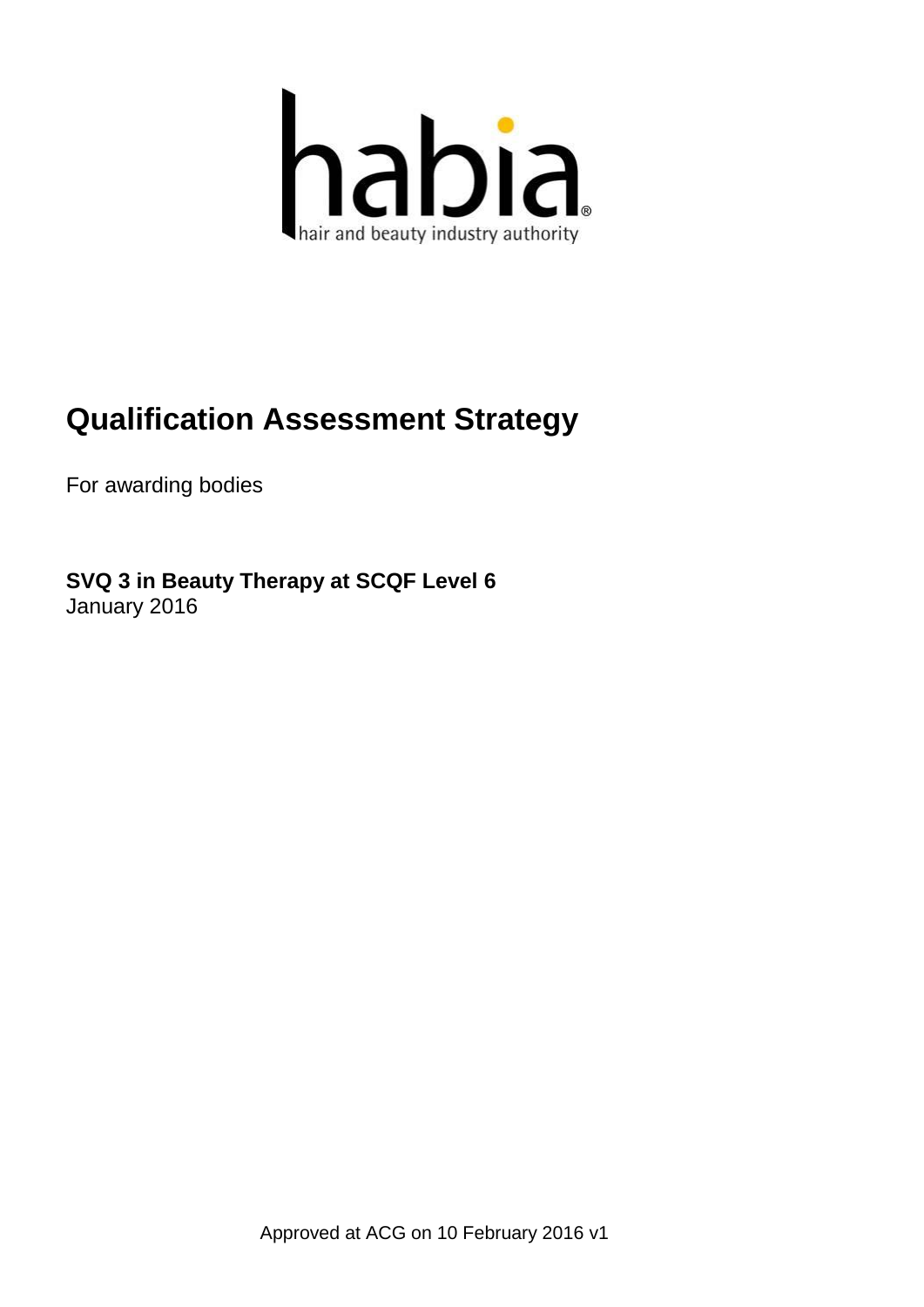

# **About Habia**

Habia is the Sector Skills Body (SSB) and industry authority for hair, barbering, beauty, nails and spa therapy. Our role is to create the standards that form the basis of all qualifications in hair and beauty including SVQs, Apprenticeships and Foundation degrees, as well as industry codes of practice.

Habia is also part of the SkillsActive Group, licensed by the UK Government as the SSC for active sport, leisure and wellbeing including the sport, fitness, outdoor activities, play work, caravan and hair and beauty sectors.

# **Purpose of the assessment strategy**

This Assessment Strategy has been produced by Habia in partnership with industry partners and awarding body partners to ensure the SVQ 3 in Beauty Therapy at SCQF Level 6 qualification, which has been developed after the approval of SkillsActive's review of the National Occupational Standards (NOS) for Beauty Therapy (2014), has credibility in the industry. It outlines the principles and requirements to be applied to the assessment of knowledge, understanding, performance and competence for this qualification and its associated units.

The following sections outline Habia's industry specific principles in regard to:

- External quality control of assessment
- Workplace assessment, inclusive of the use of simulation
- Assessment of knowledge and understanding
- Occupational competence requirements for those involved in the assessment process

These principles are in addition to the requirements that awarding bodies must adhere to for the delivery of qualifications, as required by the relevant qualification regulator for Scotland (SQA Accreditation). Awarding bodies may specify additional requirements for Centres, as they consider necessary in order to enhance the principles and quality of assessment.

This strategy supersedes and replaces all previous assessment strategies and supplementary guidance.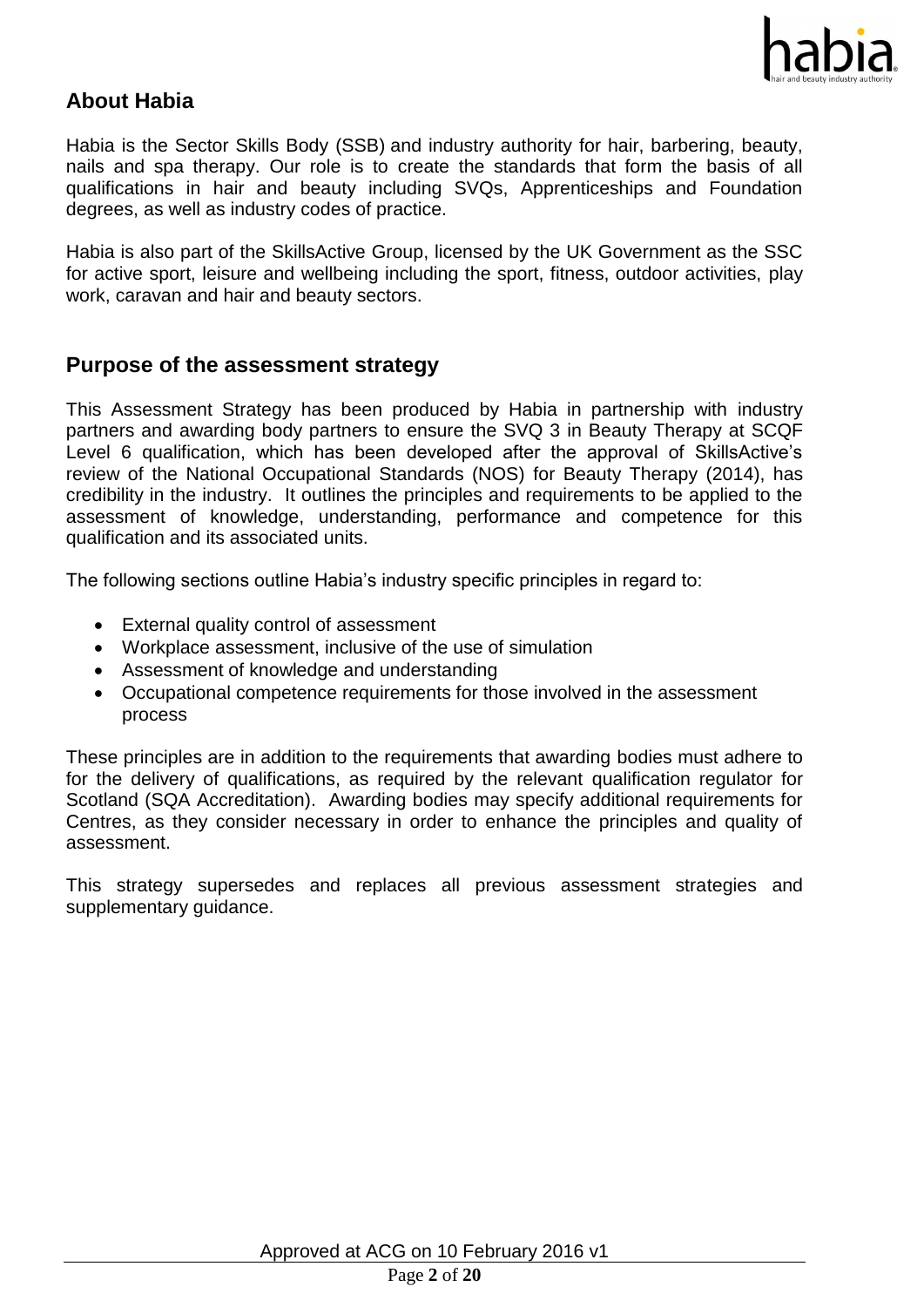

# **Contents**

| $\overline{1}$          | <b>About the qualification</b> |                                                  | Page 4  |
|-------------------------|--------------------------------|--------------------------------------------------|---------|
|                         | 1.1                            | <b>SVQ</b> structure                             | Page 4  |
|                         |                                |                                                  |         |
| 2 <sup>1</sup>          |                                | <b>External quality control of assessment</b>    | Page 5  |
|                         | 2.1                            | Internal verification                            | Page 5  |
|                         | 2.2                            | <b>External verification</b>                     | Page 5  |
|                         | 2.3                            | <b>Risk Assessment</b>                           | Page 6  |
|                         |                                |                                                  |         |
| $\overline{3}$          |                                | <b>Workplace assessment</b>                      | Page 7  |
|                         | 3.1                            | Units where simulation is permitted              | Page 7  |
|                         | 3.2                            | <b>Witness Testimony</b>                         | Page 7  |
|                         |                                |                                                  |         |
| $\overline{\mathbf{4}}$ |                                | <b>Assessment of knowledge and understanding</b> | Page 8  |
|                         | 4.1                            | Supporting evidence                              | Page 8  |
|                         | 4.2                            | <b>Mandatory Questions</b>                       | Page 8  |
|                         | 4.3                            | E-Assessment                                     | Page 14 |
|                         |                                |                                                  |         |
| 5 <sup>5</sup>          |                                | Occupational competence requirements for those   | Page 15 |
|                         |                                | involved in the assessment process               |         |
|                         | 5.1                            | Witness                                          | Page 15 |
|                         | 5.2                            | Assessor                                         | Page 15 |
|                         | 5.3                            | <b>Internal Verifier</b>                         | Page 16 |
|                         | 5.4                            | <b>External Verifier</b>                         | Page 17 |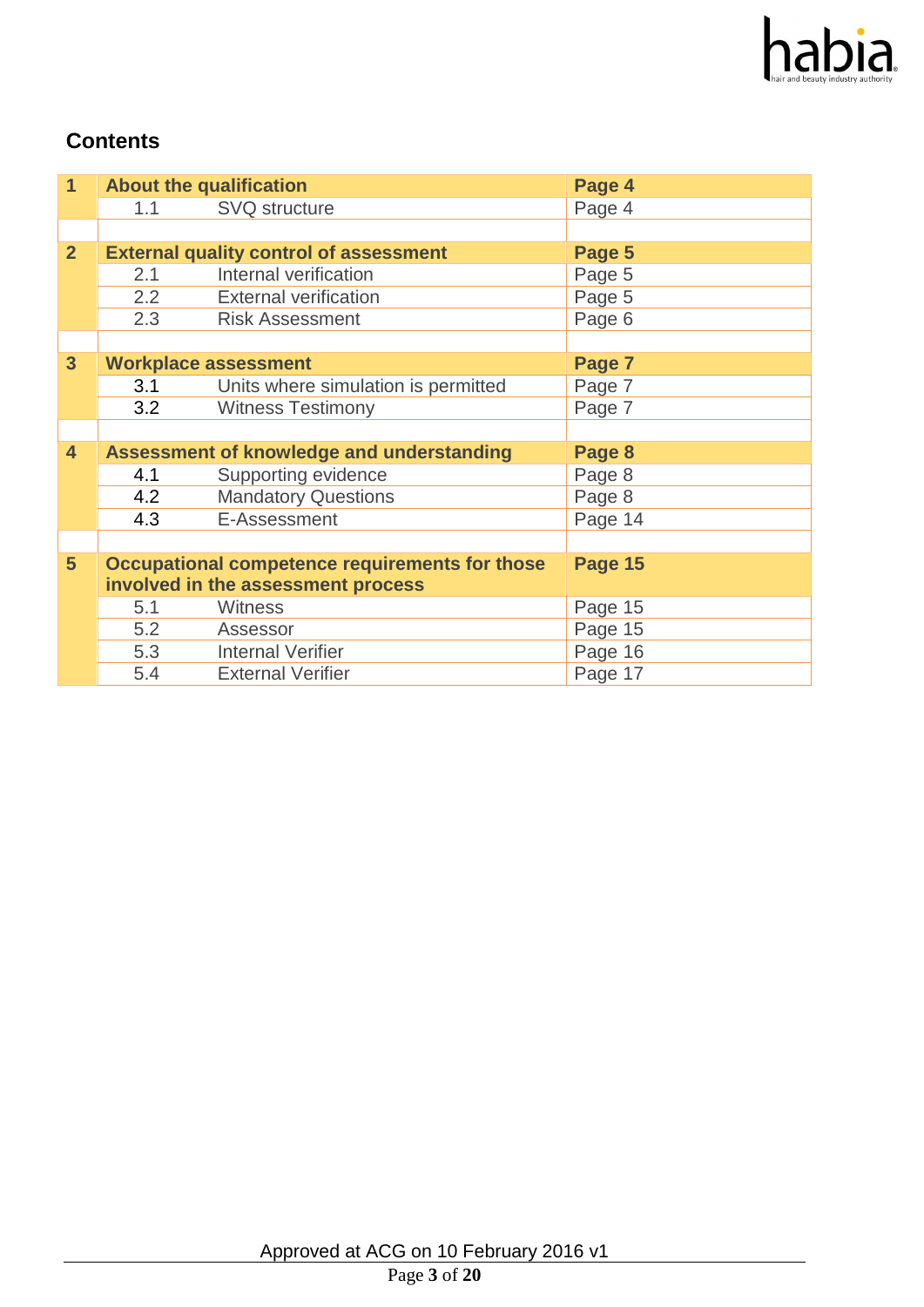

# **1. About the qualification**

The purpose of the SVQ 3 in Beauty Therapy at SCQF Level 6 qualification confirms occupational competence and provides learners with the knowledge, skills and understanding to be a Beauty Therapist.

| <b>SCQF overall level</b>            |                                                                |
|--------------------------------------|----------------------------------------------------------------|
| <b>Learner entry</b><br>requirements | There are no formal entry requirements for this qualification. |

#### **1.1 SVQ structure**

| <b>SSC code</b>     | <b>Unit title</b>                                                                      | <b>SCQF</b><br>level | <b>SCQF</b><br>credit |
|---------------------|----------------------------------------------------------------------------------------|----------------------|-----------------------|
|                     | <b>Mandatory units - 4 units must be achieved</b>                                      |                      |                       |
| SKACHB17            | Contribute to the planning, implementation and evaluation of<br>promotional activities | 6                    | 10                    |
| SKABT <sub>16</sub> | Provide body massage treatments                                                        | 6                    | 9                     |
| SKABT20             | Provide facial electrical treatments                                                   | 6                    | 9                     |
| SKABT21             | Provide body electrical treatments                                                     | 6                    | 11                    |
|                     | Optional units - 3 units must be achieved                                              |                      |                       |
| SKACHB18            | Contribute to the financial effectiveness of the business                              | 6                    | $\overline{7}$        |
| SKABT <sub>13</sub> | Design and create fashion and photographic make-up                                     | 7                    | 9                     |
| SKABT14             | Provide specialist skin camouflage services                                            | $\overline{7}$       | $\overline{7}$        |
| SKABT15             | Plan and provide airbrush make-up                                                      | 6                    | 6                     |
| SKABT17             | Carry out massage using pre-blended aromatherapy oils                                  | 6                    | 9                     |
| SKABT18             | Provide Indian Head Massage                                                            | 6                    | $\overline{7}$        |
| SKABT19             | Provide stone therapy treatments                                                       | 6                    | 10                    |
| SKABT22             | Provide female intimate waxing services                                                | 6                    | $\overline{7}$        |
| SKABT23             | Provide male intimate waxing services                                                  | 6                    | $\overline{7}$        |
| SKABT24             | Provide self-tanning services                                                          | 5                    | 3                     |
| SKABT26             | Provide electrical epilation                                                           | 6                    | 10                    |
| SKABT33             | Provide cosmetic skin peel treatments                                                  | 7                    | 6                     |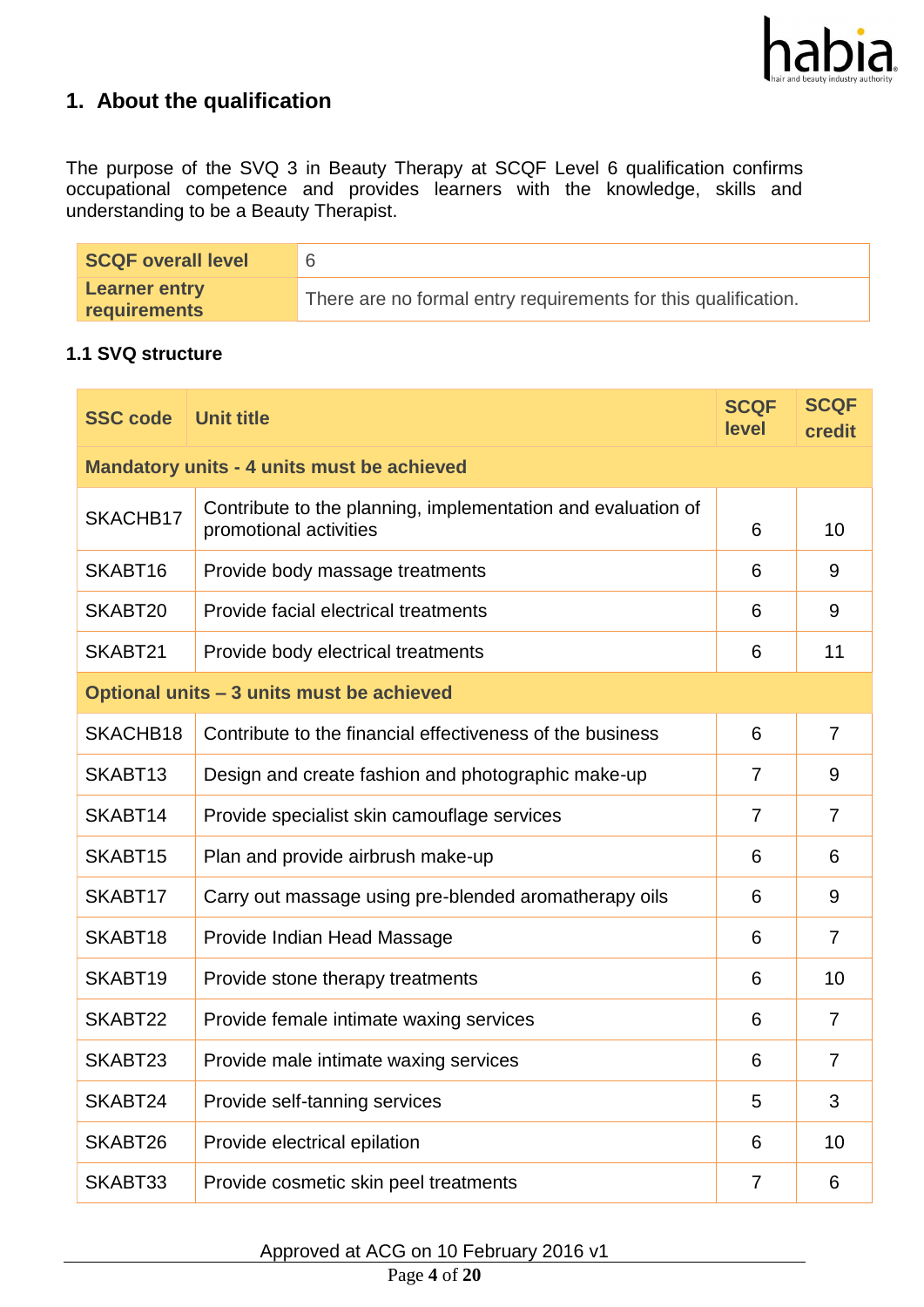

To be awarded the SVQ 3 in Beauty Therapy at SCQF Level 6 qualification the learner must achieve 7 units; 4 mandatory units and 3 optional units.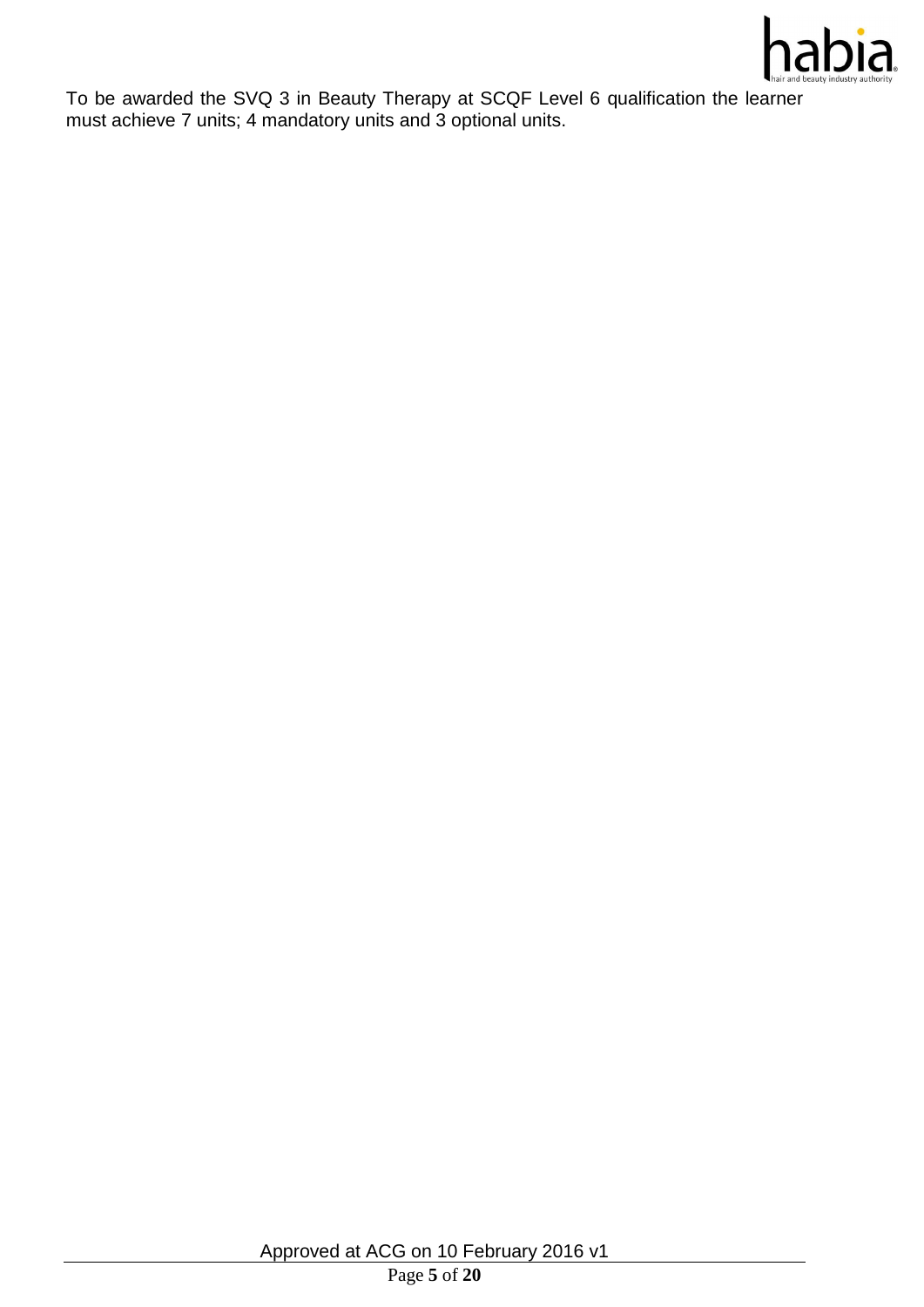

# **2. External quality control of assessment**

The monitoring and standardisation of assessment decisions must be achieved through robust assessment, internal and external quality assurance systems. These must be reliable, transparent and fit for purpose and, must comply with the requirements of the qualifications regulator.

## **2.1 Internal Verification**

Centres must, in line with regulatory guidance, have an effective internal verification strategy and processes in place to ensure learners are assessed fairly and consistently, and that standards are being met.

To ensure all assessment activities are valid and effective and that Assessors' decisions are accurate, a Centre's internal verification process should:

- Identify effective Internal Verifiers who are responsible for implementing these processes. If necessary identify a coordinating Internal Verifier who manages the process.
- Produce an effective internal verification policy
- Produce and maintain a clear audit trail of decision making and action
- Produce an internal verification schedule of assessment activities and assessment decisions
- Produce a training and standardisation plan for all those involved in internal verification
- Produce an improvement plan.

Internal Verifiers should observe Assessors performing learner assessments at regular intervals according to awarding body guidelines, risk rating and the experience of the Assessor. The reliability, validity and authenticity of evidence must be checked during these observations.

An Internal Verifier cannot internally verify either assessment activities they have produced or assessment decisions they have made.

### **2.2 External Verification**

To ensure successful monitoring and standardisation of the assessment activities made by a Centre, the assessment decisions made by an Assessor, and the Centre's internal verification processes, an awarding body must have in place a robust external verification system with clear and effective arrangements to ensure consistency in quality. The mechanisms required to achieve this are outlined by the qualification regulator.

In addition to the qualification regulator's requirements, all external quality assurance reports and other data relating to a Centre must be reviewed by the awarding body. Where any risks are identified relating to the quality control of assessment, the awarding body must have in place an effective risk management and rating system to determine, depending on a Centre's level for risk, the appropriate external quality assurance, monitoring, support and control that should be put in place.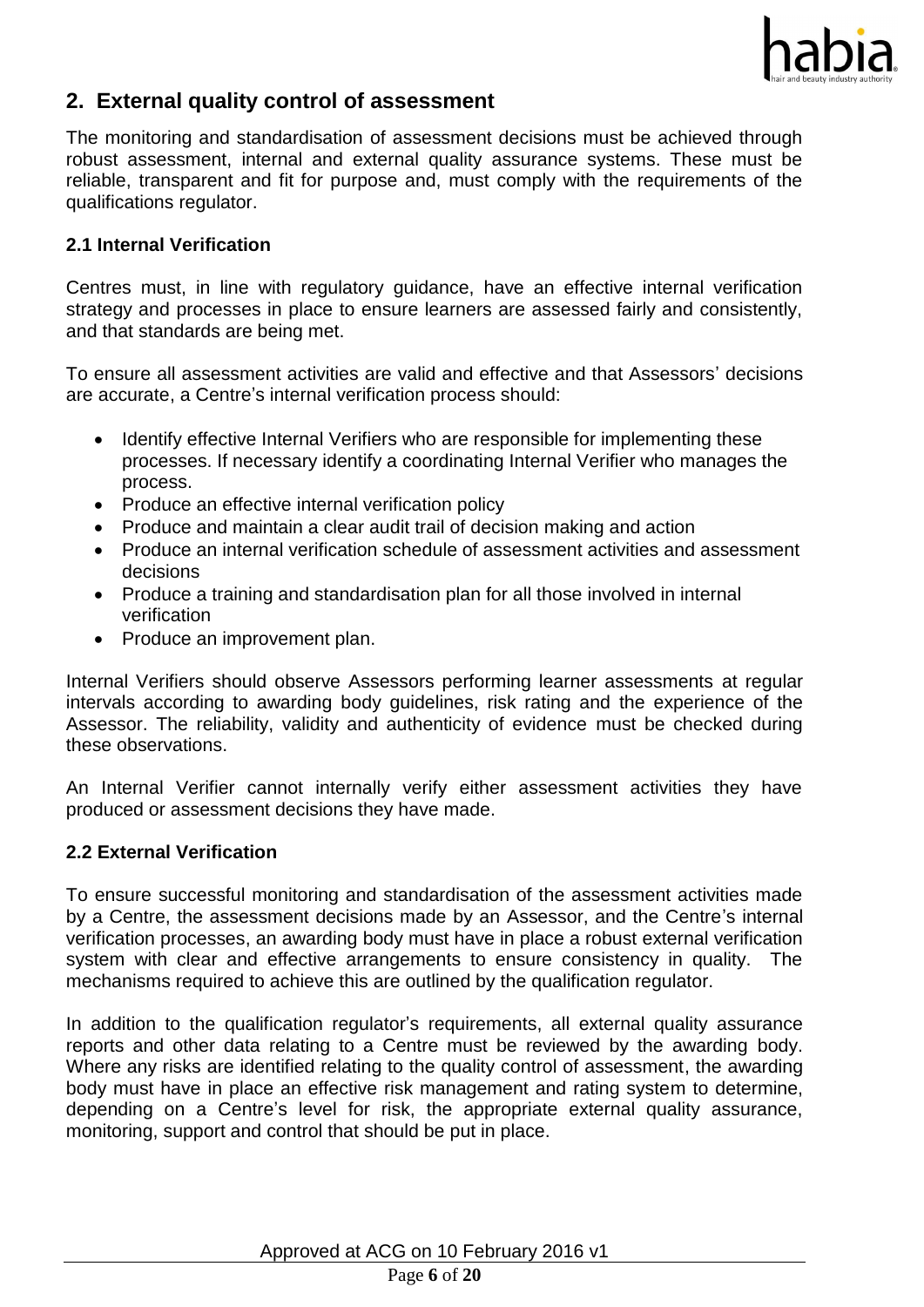

#### **2.3 Risk Assessment**

All awarding bodies are required to implement effective risk management and rating systems to help protect the integrity of the qualification, safeguard assessment and verification processes and ensure standards are maintained. These systems should also focus on:

- Conflict of interest any personal or professional relationship between learners, Assessors, Internal Verifiers and External Verifiers should be declared.
- Adherence to Centre approval criteria Centres should be continually monitored in addition to its delivery to ensure that the integrity of the qualification is maintained.

Where risk is identified through these systems, awarding bodies will need to act accordingly to ensure the Centre is performing to an acceptable level. This may include, but is not limited to:

- $\bullet$  Inspection/spot visit(s)
- Additional monitoring of assessment activities and/or internal verification processes
- Verifying a sample of learners work from each Assessor over an agreed period of time
- Appointment of Independent Verifiers
- Training and development
- Or other action appropriate to the risk.

Awarding bodies should be able to demonstrate a risk assessment has been carried out for each Centre and a strategy to minimise any risk identified has been implemented.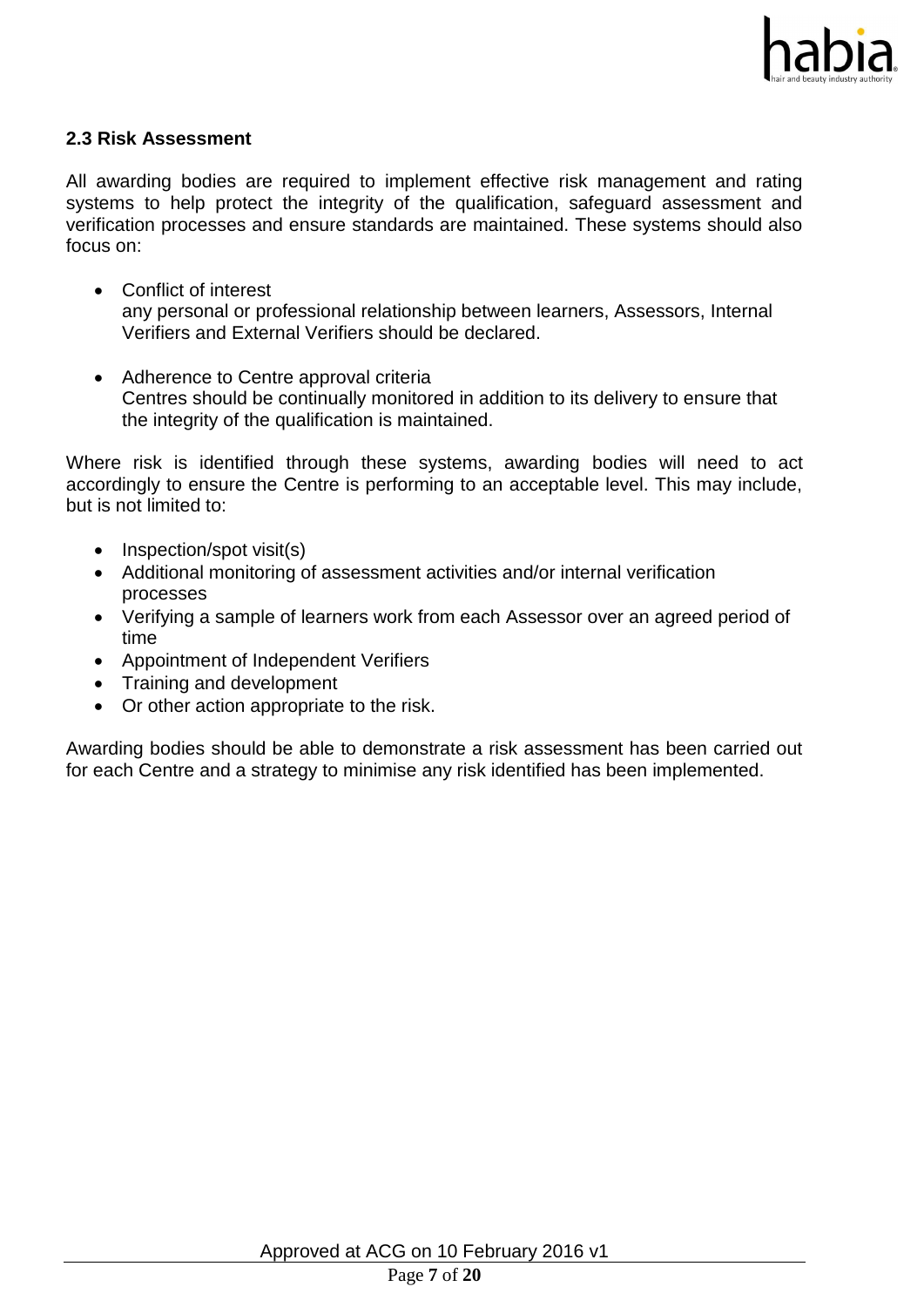

# **3. Workplace assessment**

Learners are expected to demonstrate competence to the standards required over a period of time. Therefore, to ensure validity, evidence should be naturally occurring and collected through performance in the workplace.

It is acknowledged not all employers' workplaces are the same; therefore assessment conditions may not be identical. However to safeguard the integrity of the qualification and ensure a robust and consistent approach to assessment, the Assessor must ensure the assessment conditions reflect, as far as possible, those to which the learner is expected to work.

A holistic approach towards the collection of evidence for this qualification is encouraged. The focus should be assessing activities generated in the workplace, through naturally occurring evidence, rather than focusing on specific tasks. Taken as a whole, the evidence must show the learner meets all learning outcomes and assessment criteria across the scope/range consistently, over a period of time. It should be clear where each learning outcome/assessment criteria has been covered and achieved.

It is imperative the learner is not placed under more, or less, pressure than normally found in the workplace during assessment. It could be the case the learner may feel more pressure simply because he or she is being assessed.

#### **3.1 Units where simulation is permitted**

Unit SKABT14 Provide specialist skin camouflage services.

Simulation may be used for this unit where, due to client sensitivity, observation is not possible.

### **3.2 Witness Testimony**

A Witness testimony, a statement made by someone present while the learner was performing an activity on-the-job, may be used to support the assessment process and where permitted by the awarding body.

Witness testimony should only be used as an additional method of assessment when all observations have been carried out by an Assessor.

Where Witnesses are used,

- Evidence must be available that demonstrates the individual has the necessary expertise in the area for which they are providing the testimony.
- Any relationship they have with a learner must be declared to the Assessor to determine the value of the testimony provided.
- They must be fully briefed and clear about the purpose of their testimony, it will only be regarded as supporting/supplementary evidence and the final decision regarding the learner's ability to meet the evidence requirements will be the responsibility of the Assessor.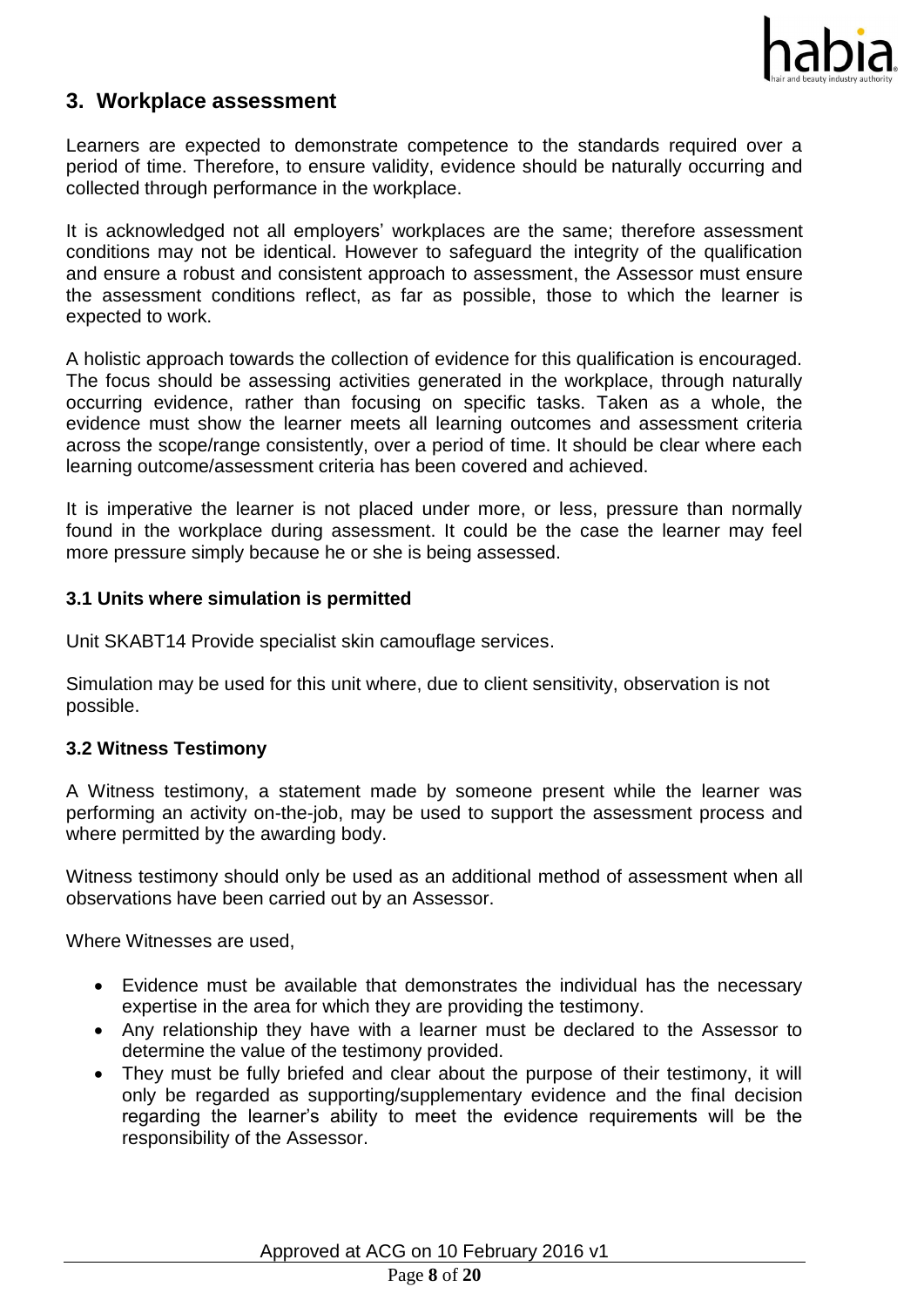

# **4. Assessment of knowledge and understanding**

It is acknowledged the assessment of knowledge and understanding may take place in a different environment, for example a college or another environment which is not the immediate workplace.

The knowledge and understanding required by a learner to support performance in the workplace is detailed within the knowledge and understanding criteria of the Beauty Therapy National Occupational Standards (NOS). It is the responsibility of awarding bodies to ensure Centres are aware of these and have sufficient resources and arrangements in place to support learners to achieve these requirements of this qualification.

## **4.1 Supporting evidence**

Evidence produced by learners must be valid, sufficient, reliable, authentic and current and relate directly to specific assessment criteria. Types of acceptable evidence are valid, but are not limited to:

- Professional discussion
- Portfolio of evidence
- Reflective diary on own practice in an appropriate working environment
- Written assignments
- Projects/case studies
- **•** Coursework
- Task based controlled assessment

# **4.2 Mandatory Questions**

As a minimum requirement, Awarding Bodies are required to develop appropriate externally set questions to cover the critical areas of knowledge and understanding listed below:

| <b>SSC Code   Unit Title</b> |                                    | <b>Knowledge areas</b>                                                                                                                                                                                                                                                                                                                                                                                                                                                                                                                                                                                                                                                                                                                                                    |
|------------------------------|------------------------------------|---------------------------------------------------------------------------------------------------------------------------------------------------------------------------------------------------------------------------------------------------------------------------------------------------------------------------------------------------------------------------------------------------------------------------------------------------------------------------------------------------------------------------------------------------------------------------------------------------------------------------------------------------------------------------------------------------------------------------------------------------------------------------|
| SKABT16                      | Provide body<br>massage treatments | K8<br>the remedial action to take if contra-actions or<br>discomfort occur during the course of treatment<br>K25 how to recognise contra-indications that would<br>prevent or restrict the treatment<br>K26 the contra-indications requiring medical referral<br>and why<br>K30 the causes of postural faults and conditions<br>K33 the different types, uses and benefits of pre-<br>massage heat treatments<br>K39 the benefits of mechanical and manual massage<br>and how these can be adapted to prevent work<br>related injuries<br>K40 how other parts of the body can be utilised for<br>manual massage and the benefits of<br>incorporating these techniques<br>K42 the anatomy and physiology of the body<br>K43 the physical and psychological effects of body |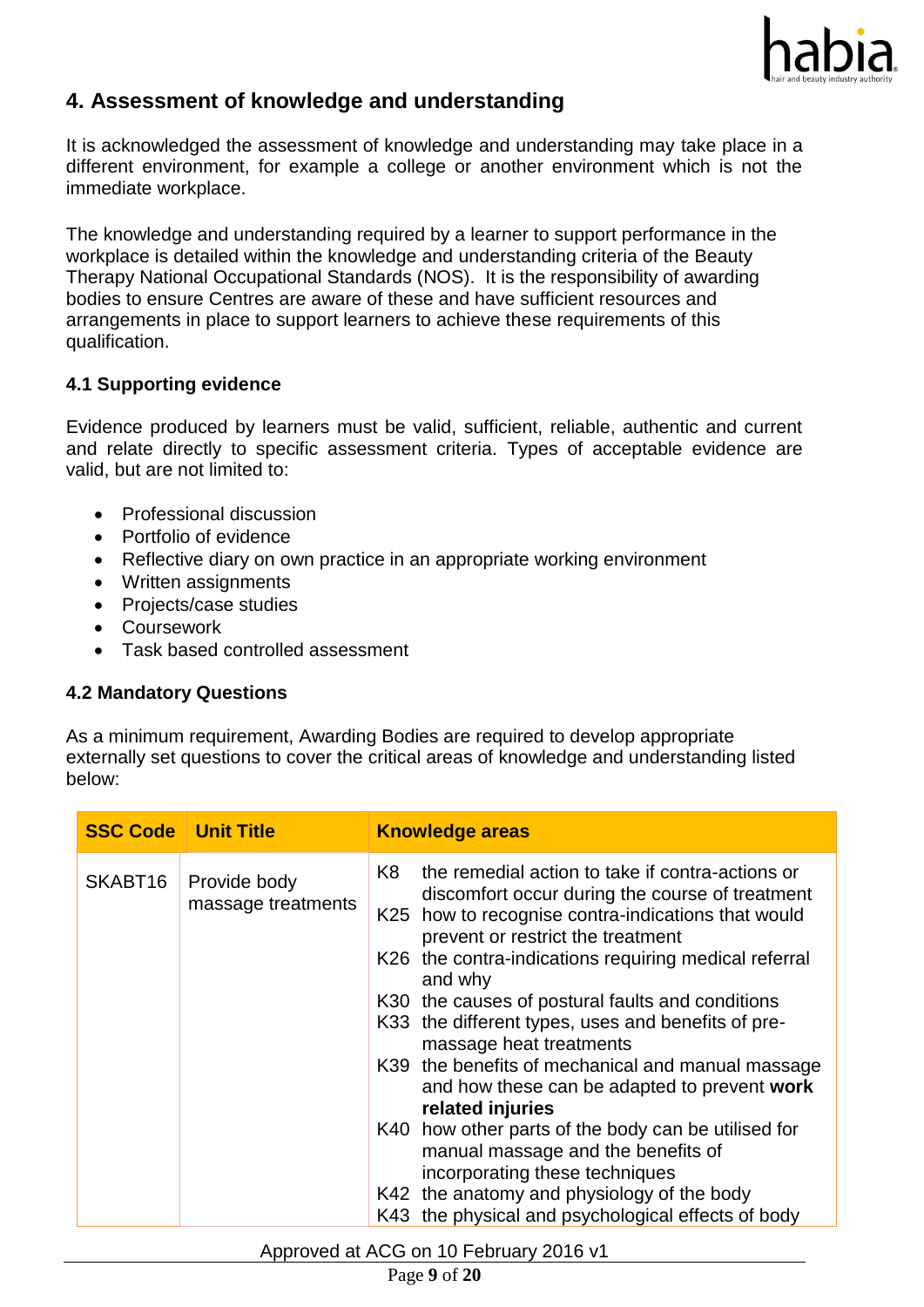

|         |                                                | massage<br>of the body<br>treatment recovery time                                                                                                                                                                                         | K44 the effects of massage on the individual systems<br>K45 the importance of ensuring the client has post-                                                                                                                                                                                                                                                                                                                                                                                                                                                                                                                                                                                                                                                                   |
|---------|------------------------------------------------|-------------------------------------------------------------------------------------------------------------------------------------------------------------------------------------------------------------------------------------------|-------------------------------------------------------------------------------------------------------------------------------------------------------------------------------------------------------------------------------------------------------------------------------------------------------------------------------------------------------------------------------------------------------------------------------------------------------------------------------------------------------------------------------------------------------------------------------------------------------------------------------------------------------------------------------------------------------------------------------------------------------------------------------|
| SKABT17 | Carry out massage<br>using pre-blended<br>oils | prevent or restrict the treatment<br>and why<br>oils and recording the results<br>recording the results<br>properties<br>K38 the limitations of using pre-blended<br>a clinical aromatherapist<br>post-treatment recovery time            | K22 how to recognise contra-indications that would<br>K23 the contra-indications requiring medical referral<br>K26 the procedure for carrying out a skin sensitivity<br>test prior to using pre- blended aromatherapy<br>K27 the reasons for carrying out a skin sensitivity test<br>prior to using pre-blended aromatherapy oils and<br>K29 the causes of postural faults and conditions<br>K31 the types of pre-blended aromatherapy oils<br>available, their purpose and their beneficial<br>aromatherapy oils and when to refer clients onto<br>K39 the remedial action to take if contra-actions or<br>discomfort occur during the course of treatment<br>K40 why it is important to check the client's well-being<br>throughout the treatment and allow sufficient      |
|         |                                                | K41 the anatomy and physiology of the body<br>K42 the physical and psychological effects of                                                                                                                                               | massage using pre-blended aromatherapy oils                                                                                                                                                                                                                                                                                                                                                                                                                                                                                                                                                                                                                                                                                                                                   |
| SKABT18 | Provide Indian head<br>massage                 | prevent or restrict the treatment<br>and why<br>oils and recording the results<br>recording the results<br>K36 the origins and traditions of Indian head<br>massage and Ayurveda<br>their purpose<br>Indian head massage treatment<br>K41 | K22 how to recognise contra-indications that would<br>K23 the contra-indications requiring medical referral<br>K27 the causes of postural faults and conditions<br>K29 the procedure for carrying out a skin sensitivity<br>test prior to use of pre-blended aromatherapy<br>K30 the reasons for carrying out a skin sensitivity test<br>prior to using pre-blended aromatherapy oils and<br>K37 the principles and practices of marma points and<br>K38 the principles and practices of the seven primary<br>chakras and their importance in relation to the<br>K39 the benefits of Indian head massage treatment<br>K40 the remedial action to take if contra-actions or<br>discomfort occur during the course of treatment<br>the anatomy and physiology of the head, neck |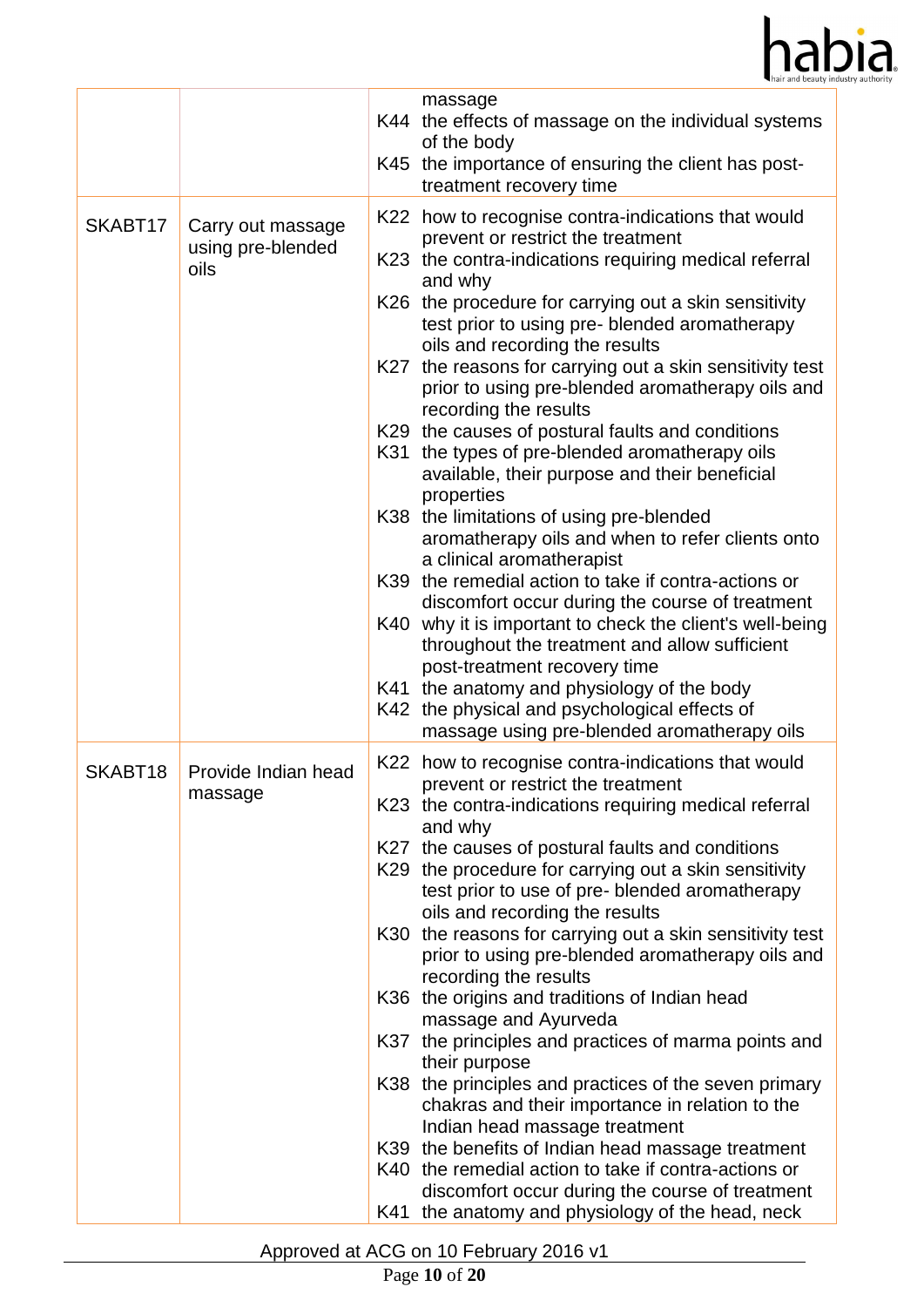

|         |                                         |     | and shoulders<br>K42 why it is important to check the client's well-being<br>throughout the treatment and allow sufficient<br>post-treatment recovery time                                                                                                                                                                                                                                                                                                                                                                                                                                                                                                                                                                                                                                                                                                                                                                                                                                                                                                                                                                                                                                                                                                                                                                                                                                                                                                                                                                           |
|---------|-----------------------------------------|-----|--------------------------------------------------------------------------------------------------------------------------------------------------------------------------------------------------------------------------------------------------------------------------------------------------------------------------------------------------------------------------------------------------------------------------------------------------------------------------------------------------------------------------------------------------------------------------------------------------------------------------------------------------------------------------------------------------------------------------------------------------------------------------------------------------------------------------------------------------------------------------------------------------------------------------------------------------------------------------------------------------------------------------------------------------------------------------------------------------------------------------------------------------------------------------------------------------------------------------------------------------------------------------------------------------------------------------------------------------------------------------------------------------------------------------------------------------------------------------------------------------------------------------------------|
| SKABT19 | Provide stone<br>therapy treatments     | K37 | K24 how to recognise contra-indications that would<br>prevent or restrict the treatment<br>K25 the contra-indications requiring medical referral<br>and why<br>K29 the procedures for carrying out a skin sensitivity<br>test prior to use of pre- blended aromatherapy<br>oils and a thermal test patch<br>K30 the reasons for carrying out tests prior to stone<br>therapy treatments and recording the results<br>K32 the importance of checking water temperature<br>prior to treatment<br>the importance of temperature management of<br>the stones during treatment and how to carry this<br>out<br>K39 the benefits of selecting and placing specific<br>stones to the seven major chakras<br>K41 the benefits and effects of using hot and cold<br>stones, either in isolation or combining the two<br>temperatures during a treatment<br>K42 the five elements of stone therapy<br>K43 the basic principles and characteristics of the<br>seven major chakras and their significance to the<br>practice of stone therapy treatment<br>K44 methods of cooling stones<br>K46 the remedial action to take if contra-actions or<br>discomfort occur during with course of the<br>treatment<br>K47 how to adapt stone therapy techniques to<br>prevent work related injuries<br>K48 the anatomy and physiology of the body<br>K49 the physical and psychological effects of hot and<br>cold stone therapy treatments<br>K50 why it is important to check the client's wellbeing<br>throughout the treatment and allow sufficient |
| SKABT20 | Provide facial<br>electrical treatments |     | post-treatment recovery time<br>K22 how to recognise contra-indications that would<br>prevent or restrict the treatment<br>K23 the contra-indications requiring medical referral<br>and why<br>K29 why it is important to explain the treatment                                                                                                                                                                                                                                                                                                                                                                                                                                                                                                                                                                                                                                                                                                                                                                                                                                                                                                                                                                                                                                                                                                                                                                                                                                                                                      |
|         |                                         | K31 | process, equipment sensation and noise to the<br>client<br>the benefits and effects of different types of facial<br>electrical equipment<br>K32 the benefits of products available for facial<br>electrical treatments and their effects<br>K33 the type of electrical currents produced by the<br>equipment being used and their effects on the                                                                                                                                                                                                                                                                                                                                                                                                                                                                                                                                                                                                                                                                                                                                                                                                                                                                                                                                                                                                                                                                                                                                                                                     |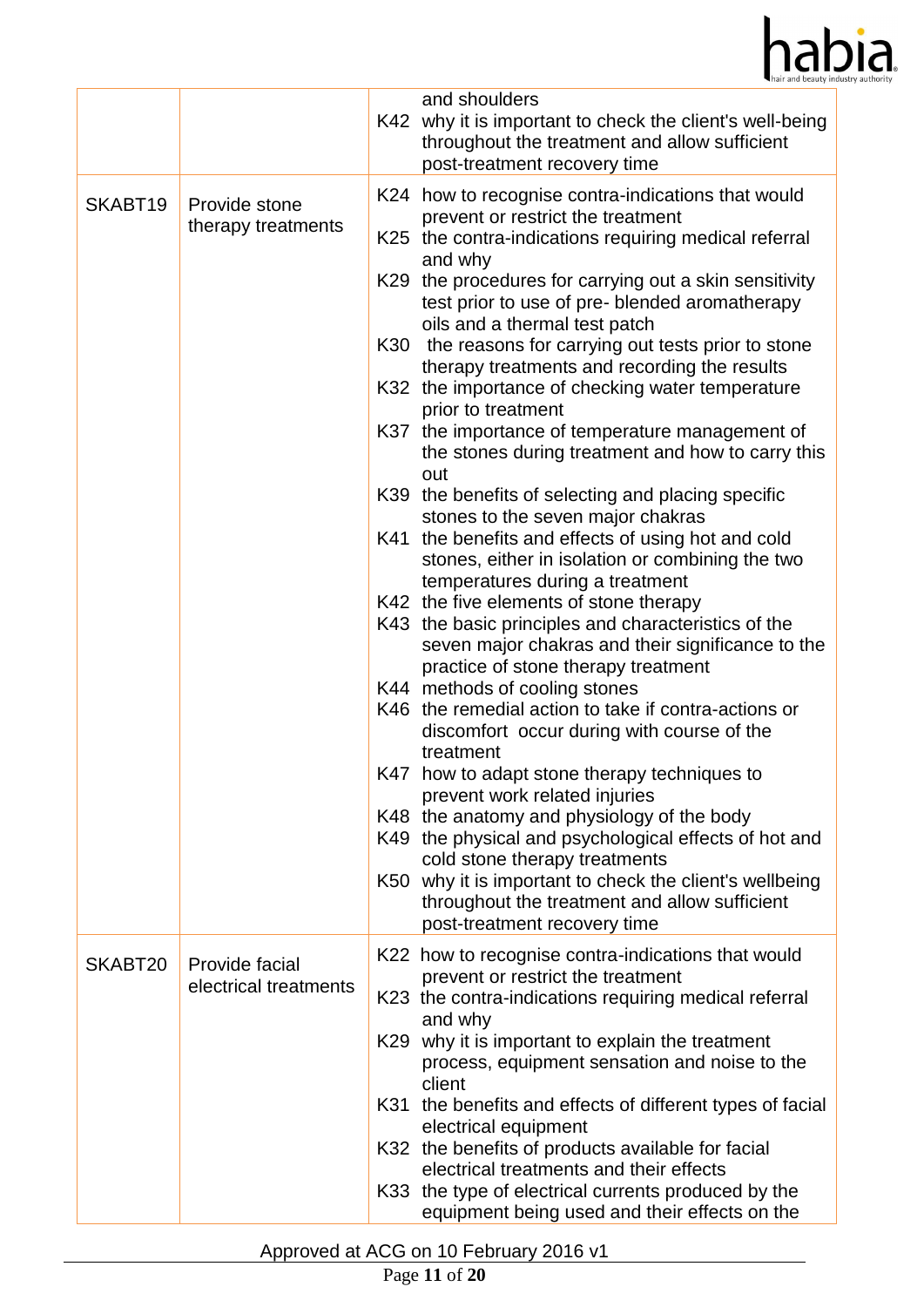

|         |                                               | face                                                                                                                                                                                                                                                                                                                                                                                                                                                                                                                                                                                                                                                                                                                                                                                                                                                                                                                                                                                                                     |
|---------|-----------------------------------------------|--------------------------------------------------------------------------------------------------------------------------------------------------------------------------------------------------------------------------------------------------------------------------------------------------------------------------------------------------------------------------------------------------------------------------------------------------------------------------------------------------------------------------------------------------------------------------------------------------------------------------------------------------------------------------------------------------------------------------------------------------------------------------------------------------------------------------------------------------------------------------------------------------------------------------------------------------------------------------------------------------------------------------|
|         |                                               | the types of treatments that could be given in<br>K35<br>conjunction with, or after, facial electrical<br>treatments<br>K36 the risks associated with facial electrical<br>treatments and how to deal with them<br>K37 the anatomy and physiology of the face, neck<br>and shoulders<br>K38 how ageing affects the skin and limits the<br>effectiveness of electrical treatments<br>K39 the possible contra-actions which may occur,<br>how to deal with them and what advice to give to<br>clients                                                                                                                                                                                                                                                                                                                                                                                                                                                                                                                      |
| SKABT21 | Provide body<br>electrical treatments         | K22 how to recognise contra-indications that would<br>prevent or restrict the treatment<br>K23 the contra-indications requiring medical referral<br>and why<br>K29 the characteristics of different body types and<br>body conditions<br>why it is important to explain the treatment<br>K31<br>process, equipment sensation and noise to the<br>client<br>K33 the benefits and effects of different types of body<br>electrical equipment<br>K34 the benefits of products available for electrical<br>treatments and their effects<br>K35 the type of electrical currents produced by the<br>equipment being used and their effects on the<br>body<br>the types of treatments that could be given in<br>K36<br>conjunction with, or after, body electrical<br>treatments<br>K37 the risks associated with body electrical<br>treatments and how to deal with them<br>K38 the anatomy and physiology of the body<br>K39 the possible contra-actions which may occur,<br>how to deal with them and what advice to give to |
| SKABT22 | Provide female<br>intimate waxing<br>services | clients<br>K23 the contra-indications requiring medical referral<br>and why<br>K24 how to recognise contra-indications that would<br>prevent or restrict the service<br>the reasons why it is advisable to conduct a skin<br>K27<br>sensitivity test prior to waxing services<br>K28 why it is important to explain the procedure and<br>possible contra-actions to the client, before an<br>intimate waxing service<br>why it is important for the client to personally<br>K29<br>cleanse the area to be treated, immediately prior<br>to the waxing service<br>the reasons for conducting a thermal test patch<br>K30<br>procedure and for trimming over long hair prior to                                                                                                                                                                                                                                                                                                                                            |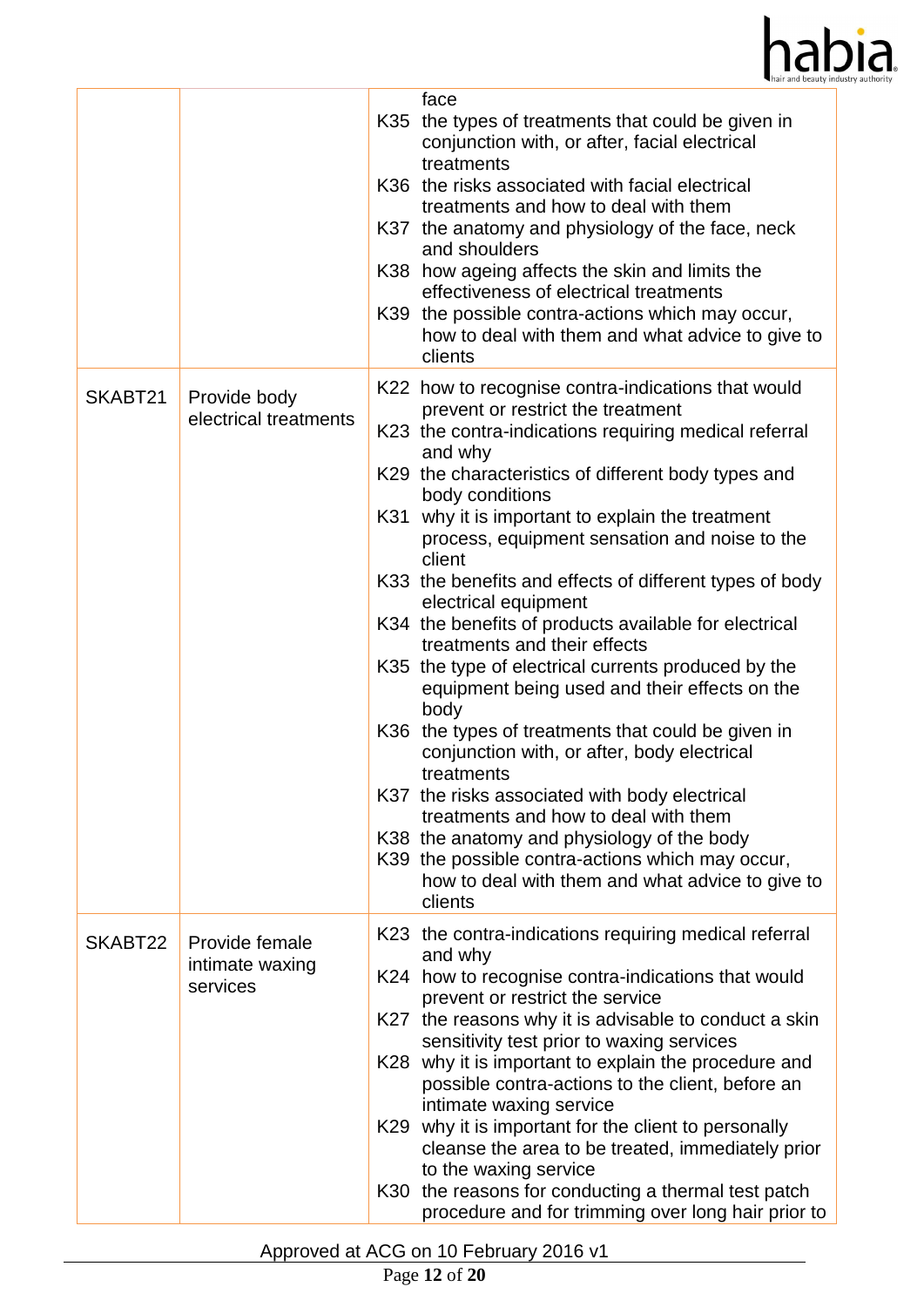

|         |                             | K34  | the waxing service<br>the ingredients and composition of different<br>waxing products                                                                             |
|---------|-----------------------------|------|-------------------------------------------------------------------------------------------------------------------------------------------------------------------|
|         |                             |      | K37 the advantages, disadvantages and limitations of<br>waxing treatments                                                                                         |
|         |                             | K39  | why it is necessary to conduct yourself in a<br>professional manner in order to avoid any                                                                         |
|         |                             | K40  | possible misinterpretation of behaviour<br>how to deal with circumstances in which the<br>client's behaviour breaches the professional<br>status of the treatment |
|         |                             | K41  | other methods of hair removal and the effect of<br>these methods on the waxing process                                                                            |
|         |                             |      | K42 the contra-actions that may occur, how to deal<br>with them and what advice to give to clients                                                                |
|         |                             |      | K44 the structure of the female genitalia                                                                                                                         |
|         |                             |      | K45 the structure and functions of the skin and hair<br>K46 the hair growth cycle, the different types of hair<br>growth and the causes of hair growth            |
| SKABT23 | Provide male                |      | K23 the contra-indications requiring medical referral<br>and why                                                                                                  |
|         | intimate waxing<br>services | K24  | how to recognise contra-indications that would<br>prevent or restrict the service                                                                                 |
|         |                             |      | K27 the reasons why it is advisable to conduct a skin<br>sensitivity test prior to waxing services                                                                |
|         |                             |      | K28 why it is important to explain the procedure and<br>possible contra-actions to the client, before an<br>intimate waxing service                               |
|         |                             | K29  | why it is important for the client to personally<br>cleanse the area to be treated, immediately prior<br>to the waxing service                                    |
|         |                             |      | K30 the reasons for conducting a thermal test patch<br>procedure and for trimming over long hair prior to<br>the waxing service                                   |
|         |                             |      | K34 the ingredients and composition of different<br>waxing products                                                                                               |
|         |                             |      | K37 the advantages, disadvantages and limitations of<br>waxing treatments                                                                                         |
|         |                             | K39  | why it is necessary to conduct yourself in a                                                                                                                      |
|         |                             |      | professional manner in order to avoid any<br>possible misinterpretation of behaviour                                                                              |
|         |                             | K40. | how to deal with circumstances in which the<br>client's behaviour breaches the professional<br>status of the treatment                                            |
|         |                             | K41  | other methods of hair removal and the effect of<br>these methods on the waxing process                                                                            |
|         |                             |      | K42 the contra-actions that may occur, how to deal<br>with them and what advice to give to clients                                                                |
|         |                             |      | K44 the structure of the male genitalia                                                                                                                           |
|         |                             |      | K45 the structure and functions of the skin and hair                                                                                                              |
|         |                             |      | K46 the hair growth cycle, the different types of hair<br>growth and the causes of hair growth                                                                    |
|         |                             |      | Approved at ACG on 10 February 2016 v1                                                                                                                            |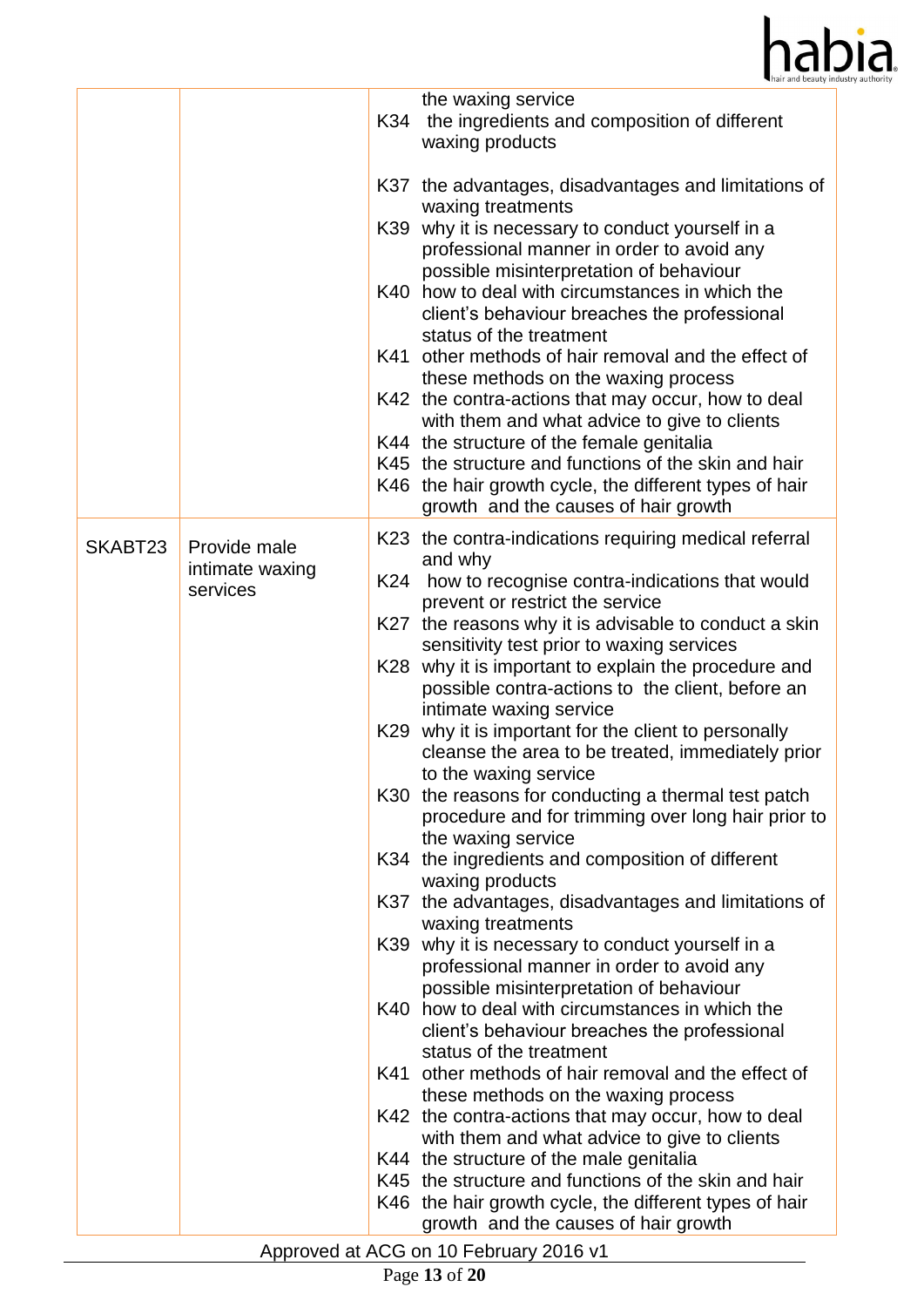

| SKABT24 | Provide self-tanning<br>services | K22 how to recognise contra-indications that would<br>prevent or restrict the treatment<br>K23 the contra-indications requiring medical referral<br>and why<br>K25 the procedure for carrying out a skin sensitivity<br>test prior to self-tanning<br>K26 the reasons for carrying out a skin sensitivity test<br>prior to self-tanning and recording the results<br>K29 the reasons for exfoliating and moisturising the<br>skin prior to self-tanning<br>the meaning of psi and why this is adjusted to<br>K31<br>suit the size of area and coverage required<br>K32 the potential risks associated with the use of<br>pressurised spray tanning equipment<br>K33 the importance of using equipment with a<br>pressure gauge<br>K35 the types of problems that can occur with spray<br>tanning equipment and how to correct them<br>K38 the effects of self-tanning products on the skin<br>K39 the structure of the skin<br>K40 the different types of skin pigmentation disorders<br>and how they may affect the self-tan result<br>K42 how and when to use tanning correctors<br>K46 the contra-actions that can occur as a result of<br>self-tanning and the advice to give to clients                                                                                           |
|---------|----------------------------------|----------------------------------------------------------------------------------------------------------------------------------------------------------------------------------------------------------------------------------------------------------------------------------------------------------------------------------------------------------------------------------------------------------------------------------------------------------------------------------------------------------------------------------------------------------------------------------------------------------------------------------------------------------------------------------------------------------------------------------------------------------------------------------------------------------------------------------------------------------------------------------------------------------------------------------------------------------------------------------------------------------------------------------------------------------------------------------------------------------------------------------------------------------------------------------------------------------------------------------------------------------------------------------------|
| SKABT26 | Provide electrical<br>epilation  | K23 how to recognise contra-indications that would<br>prevent or restrict the treatment and why<br>K24 the contra-indications requiring medical referral<br>and why<br>K28 why it is advisable to take photographs of the<br>treatment area pre and post-treatments and how<br>they should be taken<br>K30 the reasons why it advisable to carry out a test<br>patch prior to the treatment and provide aftercare<br>instructions<br>the importance of giving information including the<br>K31<br>use of visual aids to assist the client's<br>understanding of hair growth cycle<br>K32 the constraints surrounding electrical epilation<br>treatments such as cost, time, number of<br>treatments, healing rate and client commitment<br>K33 how skin sensitivity is affected by other skincare<br>treatments which may inhibit electrical epilation<br>why it is important to use magnification and<br>K37<br>illuminate the treatment area<br>K38 the type and size of needle to suit the hair type,<br>diameter, skin type and treatment area<br>K40 the reasons for working systematically with<br>correct spacing across the area to be treated<br>K44 the principles, uses and benefit of the alternating<br>current such as short wave, radio frequency and<br>high frequency |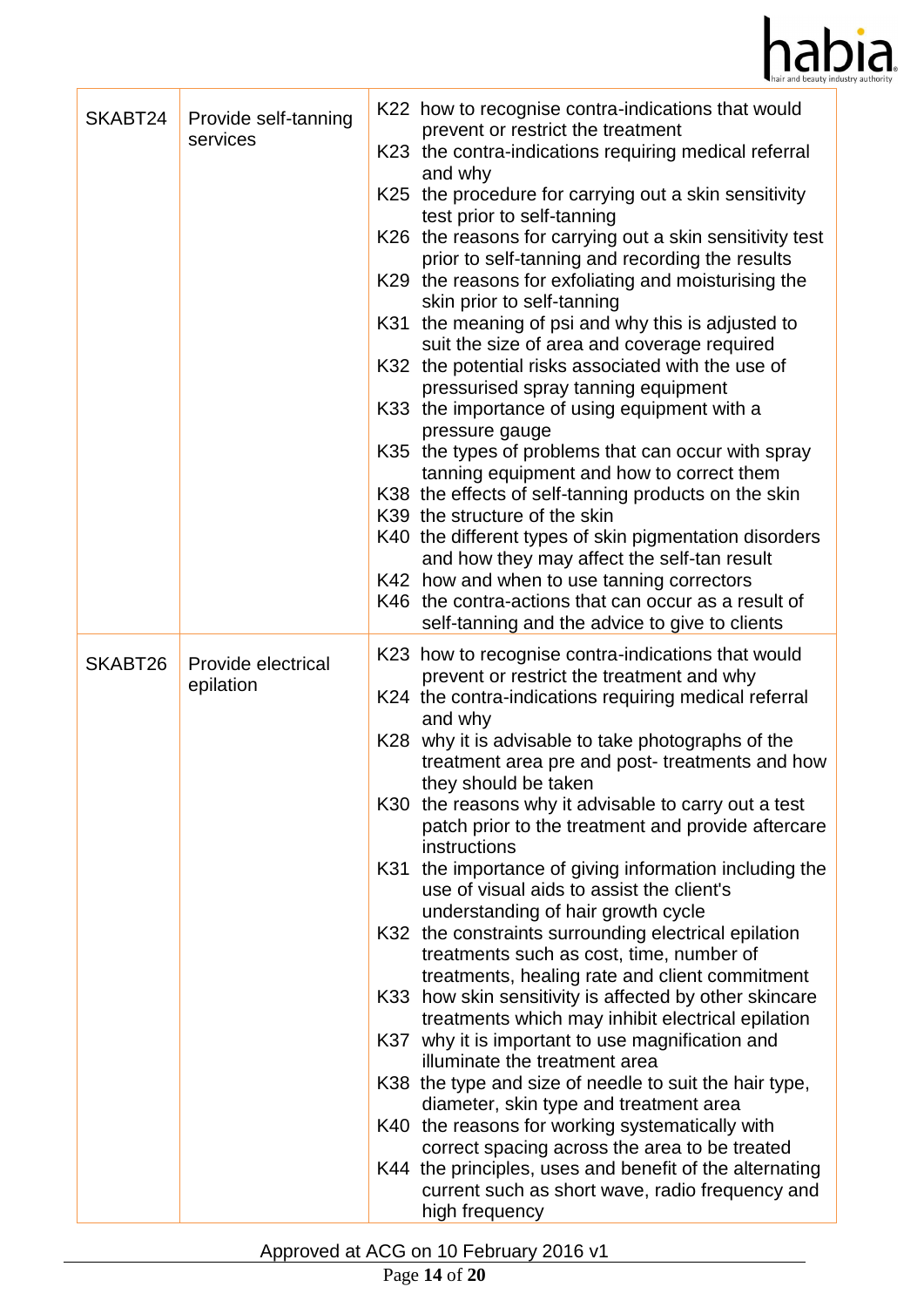

| K45 possible contra-actions which may occur, how to<br>deal with them and what advice to give to clients<br>K46 the anatomy and physiology of the hair and skin<br>K47 the hair growth cycle, the causes of hair growth |
|-------------------------------------------------------------------------------------------------------------------------------------------------------------------------------------------------------------------------|
| and how this impacts on the treatment                                                                                                                                                                                   |

All externally set questions must be carried out under closed book conditions. The confidentiality of the questions and answers must be maintained under secure conditions.

## **4.3 E-Assessment**

Where e-assessment is used, it must meet the requirements of the regulator and have prior approval from awarding bodies to ensure the criteria is assessed to the standard required and, the tool(s) utilised are reliable, sufficient, valid and current.

Awarding bodies must provide Centres with advice and guidance as to the hardware, operating systems and installation requirements and provide technical support to Centre's upon request.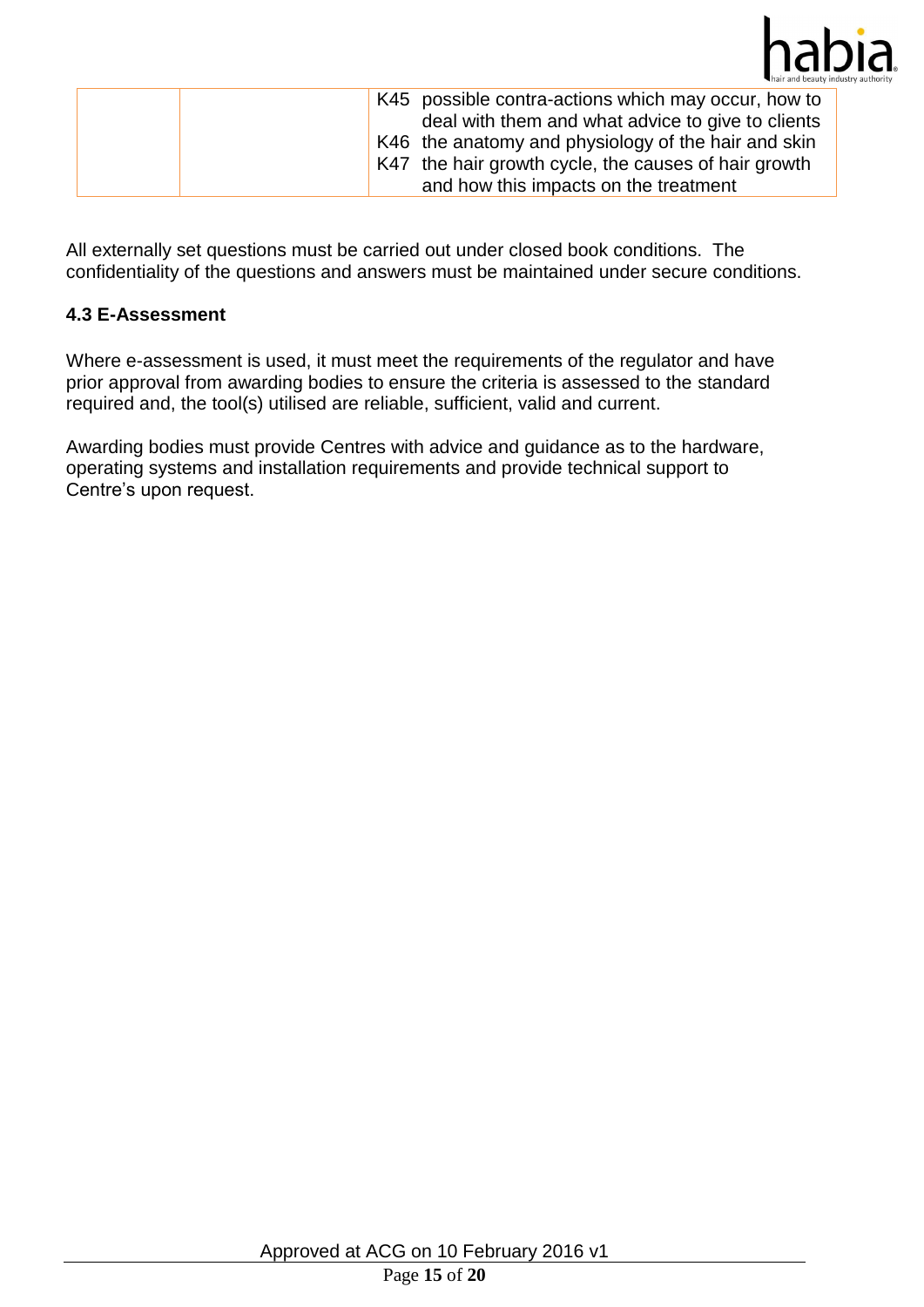

# **5. Occupational competence requirements for those involved in the assessment process**

The occupational expertise of Witnesses, Assessors and those responsible for the internal/external verification of this qualification is one of the key factors underpinning valid, fair and reliable assessment. Therefore, ensuring the integrity and professionalism of this workforce is of paramount importance and they must be given sufficient time to carry out their role effectively.

#### **5.1 Witness**

The role of the Witness is to submit evidence to the Assessor regarding the competence of the learner in meeting the standards identified in any given unit. This evidence must directly relate to the learner's performance in the work place which has been observed first hand by the Witness. Therefore, those who could fulfil the role of a Witness for this qualification could include, but are not limited to:

- Therapist **Receptionist** Receptionist
- Salon manager **•** Verifier
- 

It is not necessary for Witnesses to hold an assessor qualification as it is the responsibility of the Assessor to make the final assessment decision(s) about the acceptability of all evidence submitted, regardless of source.

#### **5.2 Assessor**

The Assessor must hold, or be working towards; a valid assessor's qualification based on LSIS, formally LLUK, Learning and Development National Occupational Standards (2010):

- Learning and Development Unit 9D Assess workplace competence using direct methods; or
- Learning and Development Unit 9DI Assess workplace competences using direct and indirect methods; or
- Level 3 Certificate in Assessing Vocational Achievement (QCF); or
- Level 3 Award in Assessing Competence in the Work Environment (QCF)

or hold one of the following

- A1 Assess candidates using a range of methods; or
- D32/33 Assess candidate performance, using differing sources of evidence

**NB:** Holders of A1 and D32/33 qualifications must work to the reviewed National Occupational Standards for Learning and Development.

The assessor must also be:

| <b>Occupationally</b><br>competent | The Assessor must hold:<br>• SVQ 3 in Beauty Therapy at SCQF Level 6 or equivalent and one of the<br>above assessor awards |
|------------------------------------|----------------------------------------------------------------------------------------------------------------------------|
|                                    | Approved at ACG on 10 February 2016 v1<br>Page 16 of 20                                                                    |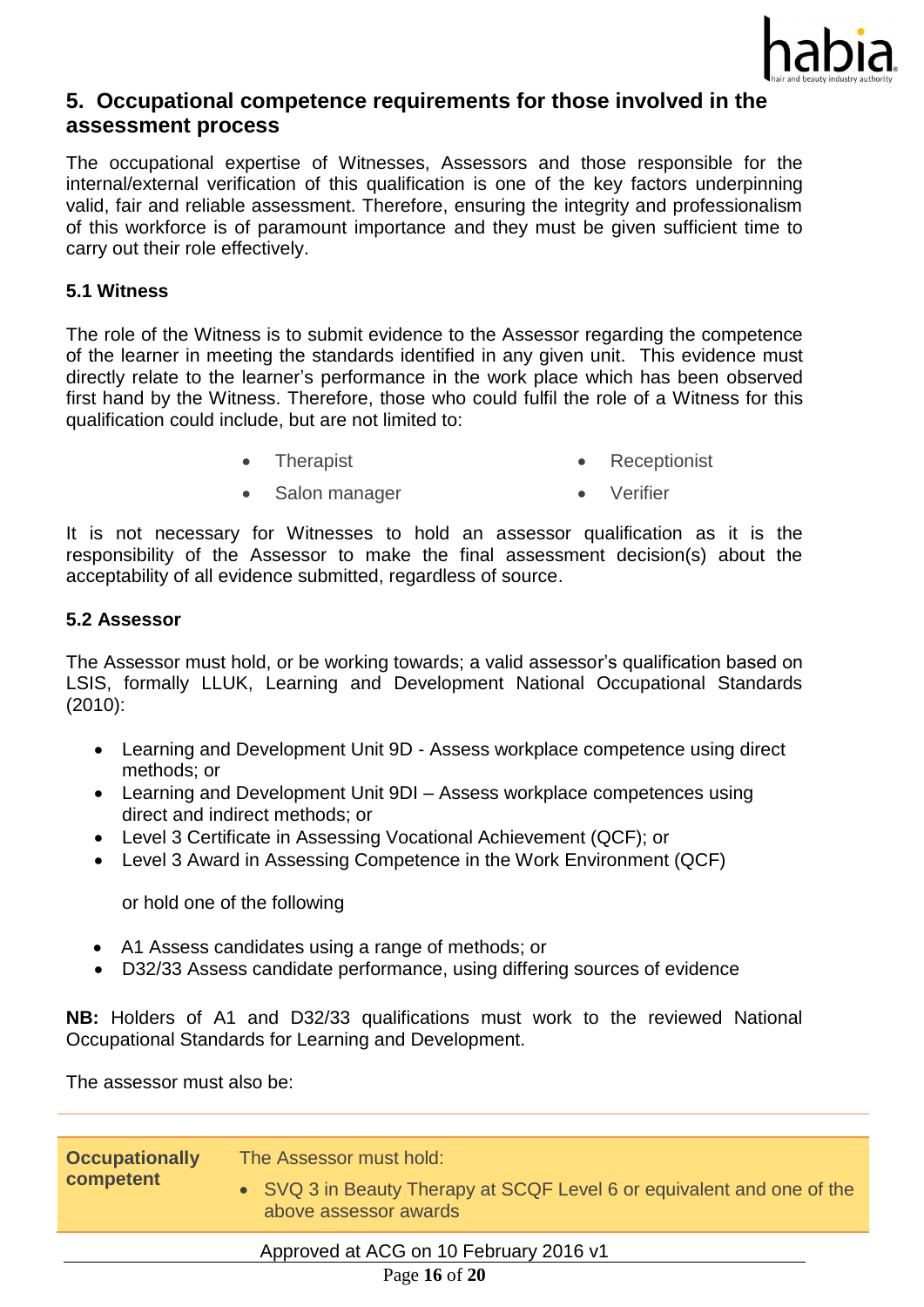

The Assessor must have sufficient operational experience within the beauty therapy industry that can be evidenced, is current and relevant to the unit(s) being assessed. Experience could be gained through time in a role in the beauty therapy industry which could include, but is not limited to:

|                                           | <b>Therapist</b><br>Specialist/Nail Technician<br>Salon manager                                                                                                                                                                                                                                                                                  | Trainer<br>Lecturer<br>Verifier |
|-------------------------------------------|--------------------------------------------------------------------------------------------------------------------------------------------------------------------------------------------------------------------------------------------------------------------------------------------------------------------------------------------------|---------------------------------|
| <b>Familiar with the</b><br>qualification | The Assessor must have an in-depth technical knowledge of the<br>qualification, units and standards of competencies required. They must be<br>able to interpret current working practices, technologies and products<br>within the area of work and be committed to upholding the integrity of the<br>qualification.                             |                                 |
| <b>Credible</b>                           | The Assessor should have access to, and be engaging with, continuous<br>professional development activities in order to keep up to date with<br>developments and any issues relevant to the qualification and/or its units.<br>These may include those offered by the awarding body or other recognised<br>and relevant providers in the sector. |                                 |
|                                           | A minimum of 30 hours CPD is required per annum $(1st September – 31st$<br>August) which must be demonstrated through a personal development plan<br>(PDP) or as a reflective diary. Responsibility for CPD is the individual's, not<br>the centre they work for.                                                                                |                                 |

#### **Assessors**

Awarding bodies may approve individuals to assess this qualification who have not yet achieved their assessor's qualification. However, these individuals must be working towards the qualification and meet the other requirements. Should an unqualified Assessor be used they must be fully supported and have their assessment decisions countersigned by a qualified Assessor to ensure the learner has achieved the required standard.

#### **5.3 Internal Verifier**

The Internal Verifier must hold a valid assessor qualification and hold or be working towards a verifier's qualification based on LSIS, formally LLUK, Learning and Development National Occupational Standards (2010):

Assessing qualifications:

- Learning and Development Unit 9D Assess workplace competence using direct methods; or
- Learning and Development Unit 9DI Assess workplace competences using direct and indirect methods; or
- Level 3 Certificate in Assessing Vocational Achievement (QCF); or
- Level 3 Award in Assessing Competence in the Work Environment (QCF); or
- A1 Assess candidates using a range of methods; or
- D32/33 Assess candidate performance, using differing sources of evidence.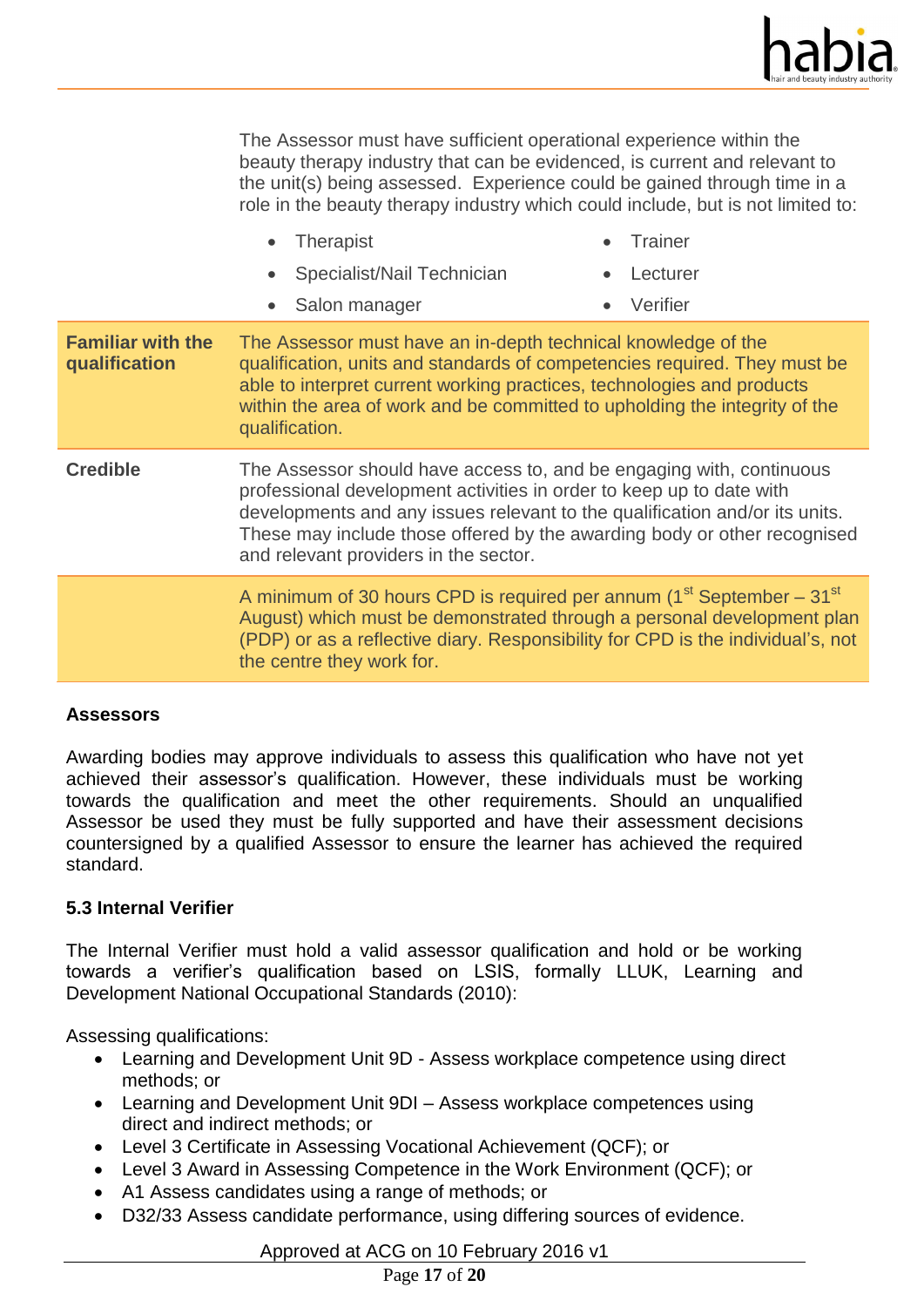

Verifying qualifications:

- Learning and Development Unit 11 Internal Quality Assurance; or
- Level 4 Award in the Internal Quality Assurance of Assessment Processes and Practice (QCF); or
- V1 Conduct Internal Quality Assurance of the Assessment Process; or
- D34 Internally Verify the Assessment Process.

**NB:** Holders of A1, D32/33, V1 and D34 qualifications must work to the reviewed National Occupational Standards for Learning and Development.

The Internal Verifier must also be:

| The Internal Verifier must hold:<br>SVQ 3 in Beauty Therapy at SCQF Level 6 or equivalent and one of<br>the above assessor and verifier awards                                                                                                                                                                                                            |
|-----------------------------------------------------------------------------------------------------------------------------------------------------------------------------------------------------------------------------------------------------------------------------------------------------------------------------------------------------------|
| The Internal Verifier must have sufficient operational experience within the<br>beauty therapy industry that can be evidenced, is current and relevant to<br>the qualification. This must be of sufficient depth to be effective and reliable<br>when verifying judgements about assessor's assessment processes and<br>decisions.                        |
| The Internal Verifier must have an in-depth knowledge of the qualification,<br>units and standards of competencies required. They must be committed to<br>upholding the integrity of the qualification.                                                                                                                                                   |
| The Internal Verifier should have access to, and be engaging with,<br>continuous professional development activities in order to keep up to date<br>with developments and any issues relevant to the qualification and/or its<br>units. These may include those offered by the awarding body or other<br>recognised and relevant providers in the sector. |
| A minimum of 30 hours CPD is required per annum $(1st September – 31st$<br>August) which must be demonstrated through a personal development plan<br>(PDP) or as a reflective diary. Responsibility for CPD is the individual's, not<br>the centre they work for.                                                                                         |
|                                                                                                                                                                                                                                                                                                                                                           |

#### **Internal Verifiers**

Awarding bodies may approve individuals to verifying this qualification who have not yet achieved their verifier's qualification. However, these individuals must be working towards the qualification within and meet the other requirements. Should an unqualified Internal Verifier be used they must be fully supported and have their decisions countersigned by a qualified Internal Verifier to ensure the learner has achieved the required standard.

#### **5.4 External Verifier**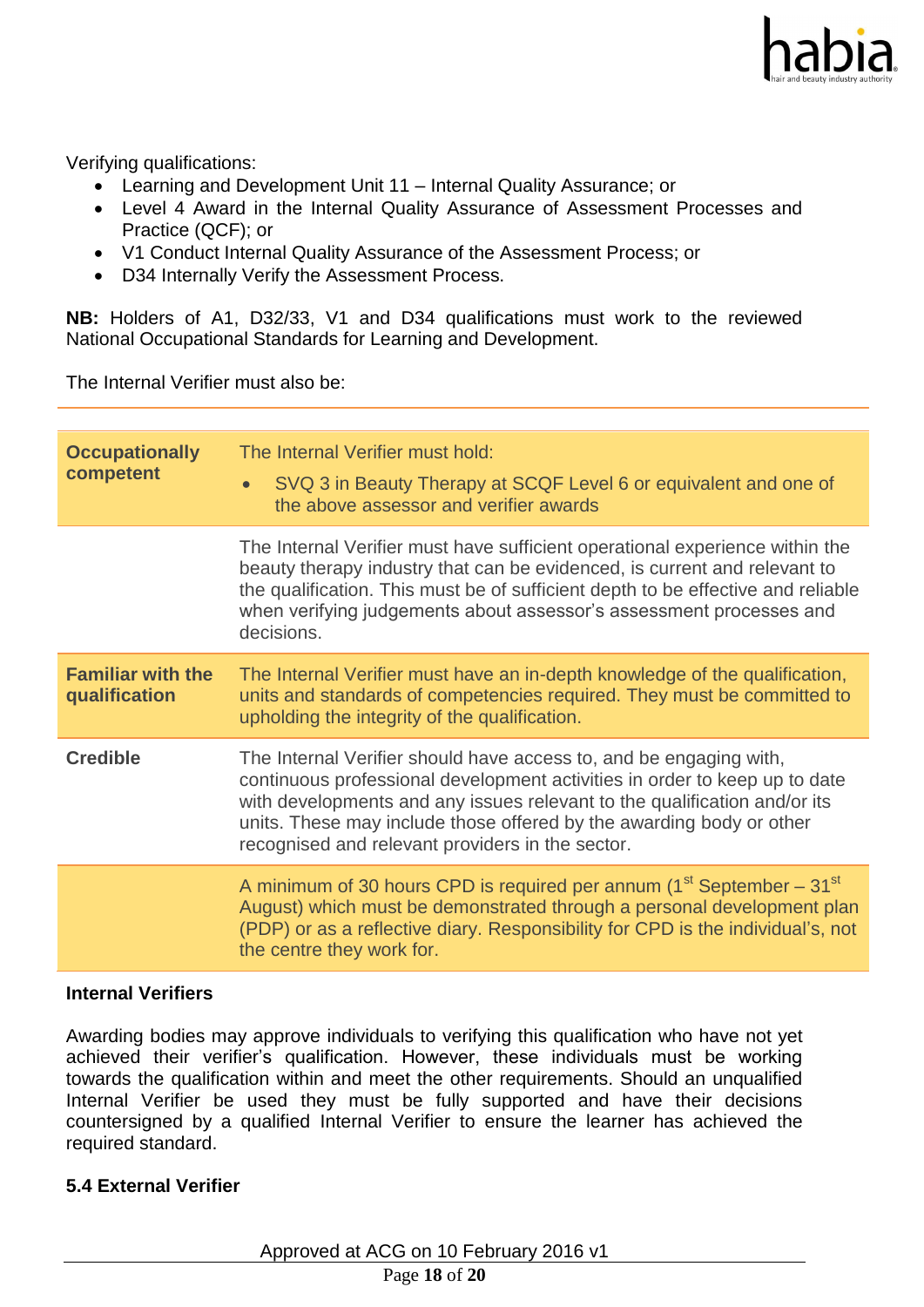

The External Verifier must hold, a valid assessor and verifier qualification and hold or be working toward a valid external verifier qualification based on LSIS, formally LLUK, Learning and Development National Occupational Standards (2010): Assessing qualifications:

- Learning and Development Unit 9D Assess workplace competence using direct methods; or
- Learning and Development Unit 9DI Assess workplace competences using direct and indirect methods; or
- Level 3 Certificate in Assessing Vocational Achievement (QCF); or
- Level 3 Award in Assessing Competence in the Work Environment (QCF); or
- A1 Assess candidates using a range of methods; or
- D32/33 Assess candidate performance, using differing sources of evidence.

Verifying qualifications:

- Learning and Development Unit 12 External Quality Assurance; or
- Level 4 Award in the External Quality Assurance of Assessment Processes and Practice (QCF), or
- Level 4 Certificate in Leading the External Quality Assurance of Assessment Processes and Practice (QCF); or
- V1 Conduct Internal Quality Assurance of the Assessment Process; or
- V2 Conduct External Quality Assurance of the Assessment Process; or
- D34 Internally Verify the Assessment Process; or
- D35 Externally Verify the Assessment Process; or
- Externally Monitor and Maintain the Quality of Workplace Assessment.

**NB:** Holders of V2 and D35 qualifications must work to the reviewed National Occupational Standards for Learning and Development.

The External Verifier must also be:

| <b>Occupationally</b><br>competent                      | The External Verifier must hold:<br>• SVQ 3 in Beauty Therapy at SCQF Level 6 or equivalent and one of<br>the above assessor and verifier awards                                                                                                                                                                                                          |
|---------------------------------------------------------|-----------------------------------------------------------------------------------------------------------------------------------------------------------------------------------------------------------------------------------------------------------------------------------------------------------------------------------------------------------|
|                                                         | The External Verifier must have sufficient operational experience within<br>the beauty therapy industry that can be evidenced, is current and relevant<br>to the qualification. This must be of sufficient depth to be effective and<br>reliable when verifying judgements about internal verification and<br>assessment processes and decisions.         |
| <b>Familiar with the</b><br>qualification               | The External Verifier must have an in-depth knowledge of the<br>qualification, units and standards of competencies required. They must<br>be committed to upholding the integrity of the qualification.                                                                                                                                                   |
| <b>Credible</b>                                         | The External Verifier should have access to, and be engaging with,<br>continuous professional development activities in order to keep up to date<br>with developments and any issues relevant to the qualification and/or its<br>units. These may include those offered by the awarding body or other<br>recognised and relevant providers in the sector. |
|                                                         | A minimum of 30 hours CPD is required per annum (1 <sup>st</sup> September - 31 <sup>st</sup>                                                                                                                                                                                                                                                             |
| Approved at ACG on 10 February 2016 v1<br>Page 19 of 20 |                                                                                                                                                                                                                                                                                                                                                           |